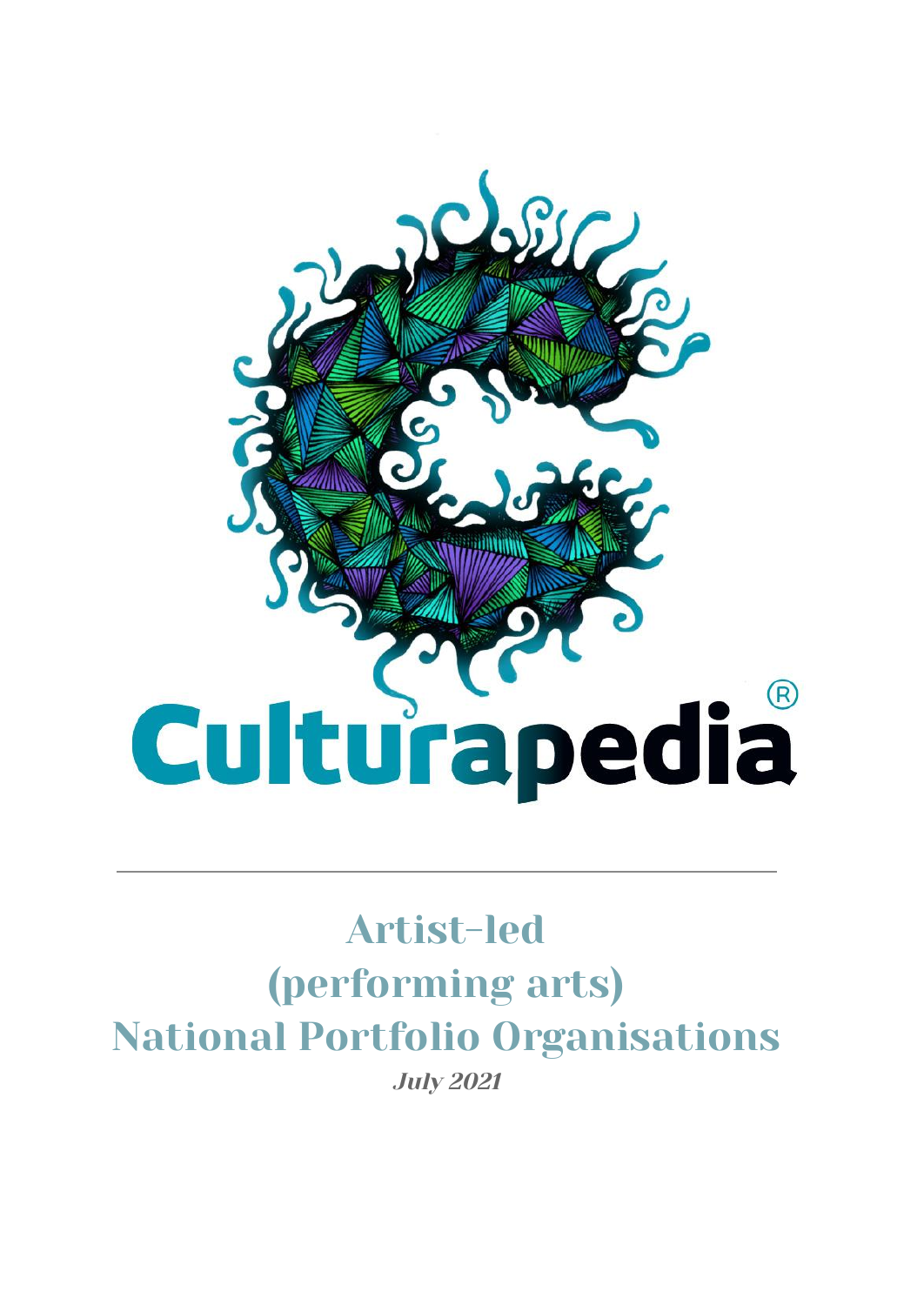# Contact information

Culturapedia The Barn 61A Manor Road **Blackburn** Lancashire BB2 6LX

- T: 01254 674777
- M: 07974809435
- E: [robert@culturapedia.co](mailto:robert@culturapedia.co) / [hello@culturapedia.co](mailto:hello@culturapedia.co)
- W: [www.culturapedia.co](http://www.culturapedia.co)
- F: [www.facebook.com/culturapedia.co](http://www.facebook.com/culturapedia.co)
- T: [@culturapedia](https://twitter.com/culturapedia?lang=en)

# Report summary for Central School of Speech and Drama

ALNPO are a fledgling group of artist-led, performing arts companies who are all part of Arts Council England's National Portfolio.

In Spring 2021, with funding from the Royal Central School of Speech and Drama, the group engaged Robert Howell from Culturapedia to conduct some research and prepare it to advocate further for the sub-sector, recognising its current work and its innovation which informs future practice across the board.

The report brings together insights from a group survey and focus groups along with desk-based research.

#### **Defining the place of ALNPOs as a distinct sector in the wider cultural ecology**

ALNPO members demonstrate most or all of the following characteristics:

They are performance-based with the practice of <sup>a</sup> founding creative entrepreneur at the heart of their work. They create new work with <sup>a</sup> degree of radical innovation and are peripatetic with <sup>a</sup> non-geographical focus. They are horizontally integrated micro-businesses and engage in co-creation at levels appropriate to the founding practice.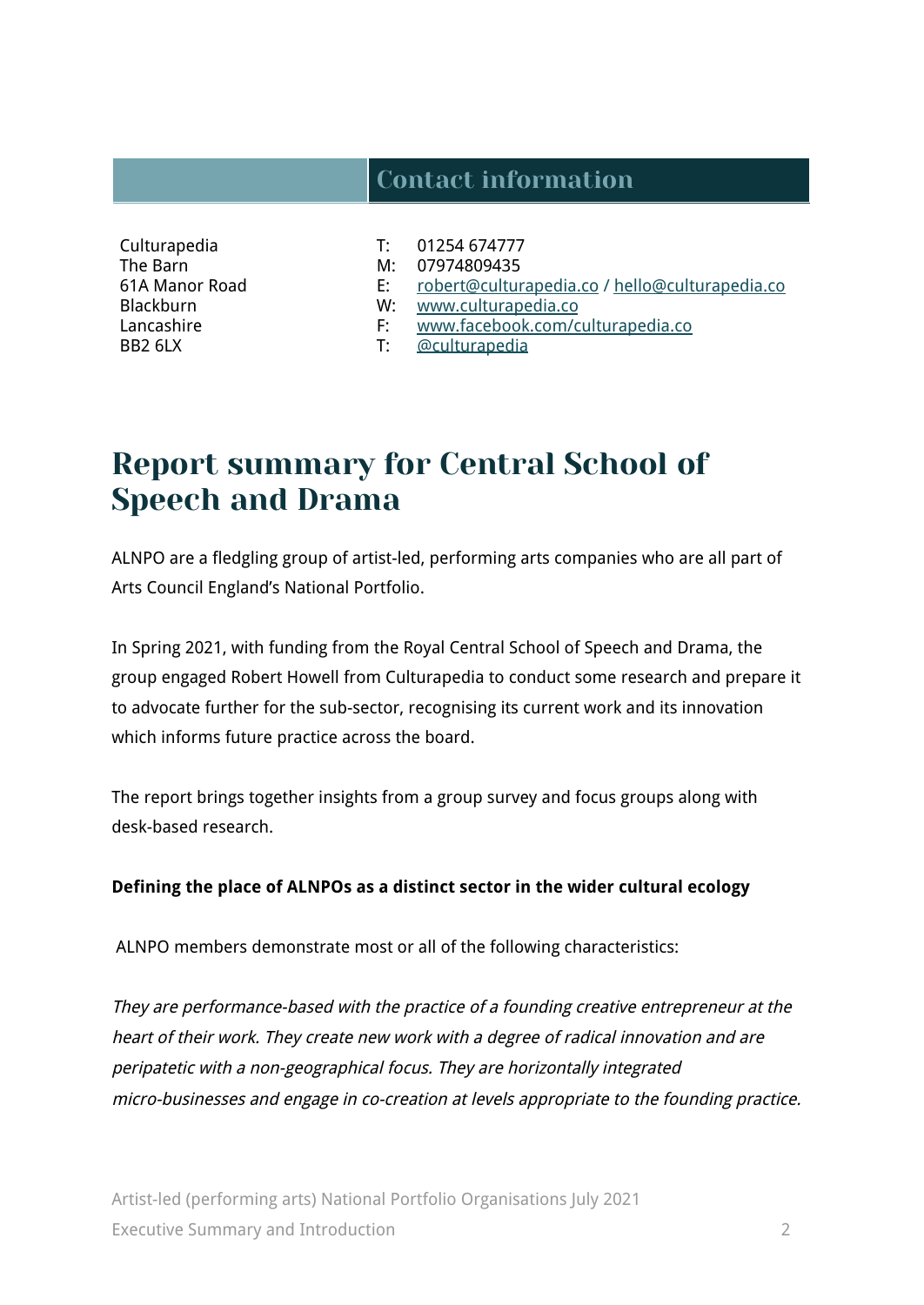They are the innovation powerhouse for the performing arts in England and beyond. Their experimentation and innovation informs and s the wider sector's practice and drives the ever-evolving ecology of the performing arts.

## **Developing a shared best practice model**

It is recommended that the ALNPO group should commit to the following to improve sector representation of people from different socio-economic backgrounds.

- Sign up to The Living Wage Foundation
- Pledge to pay freelancers their travel expenses for auditions, rehearsals and other project work.
- Audit and compare pay levels across the group for both staff and freelancers.
- 'Fess up' about unpaid hours!
- Include agreed minimum pay rates as part of their next NPO applications.
- Commit to undertaking a full review of recruitment procedures

## **Developing a shared methodology for collecting and sharing information**

A map of evaluative information and methodologies is presented. It, or elements of it, should be adopted collectively to benchmark impact and to advocate further for the sub-sector.

## **In addition, the report recommends**

- That the group considers a name that better defines it
- That the group formally constitutes itself as a non-incorporated organisation with a bank account, executive and criteria for membership. A nominal membership fee of £100 would provide initial resources to provide administrative support
- Associate membership could be offered, at a smaller fee or free of charge, to companies that fit the criteria but are not NPOs.
- Regular dialogue should be maintained with Arts Council England at a senior level with an annual meeting of individual relationship managers to advocate for shared understanding and regional consistency of approach
- That the group finds a way to highlight and celebrate the artistic output of individual members through monthly emails to Arts Council officers and other